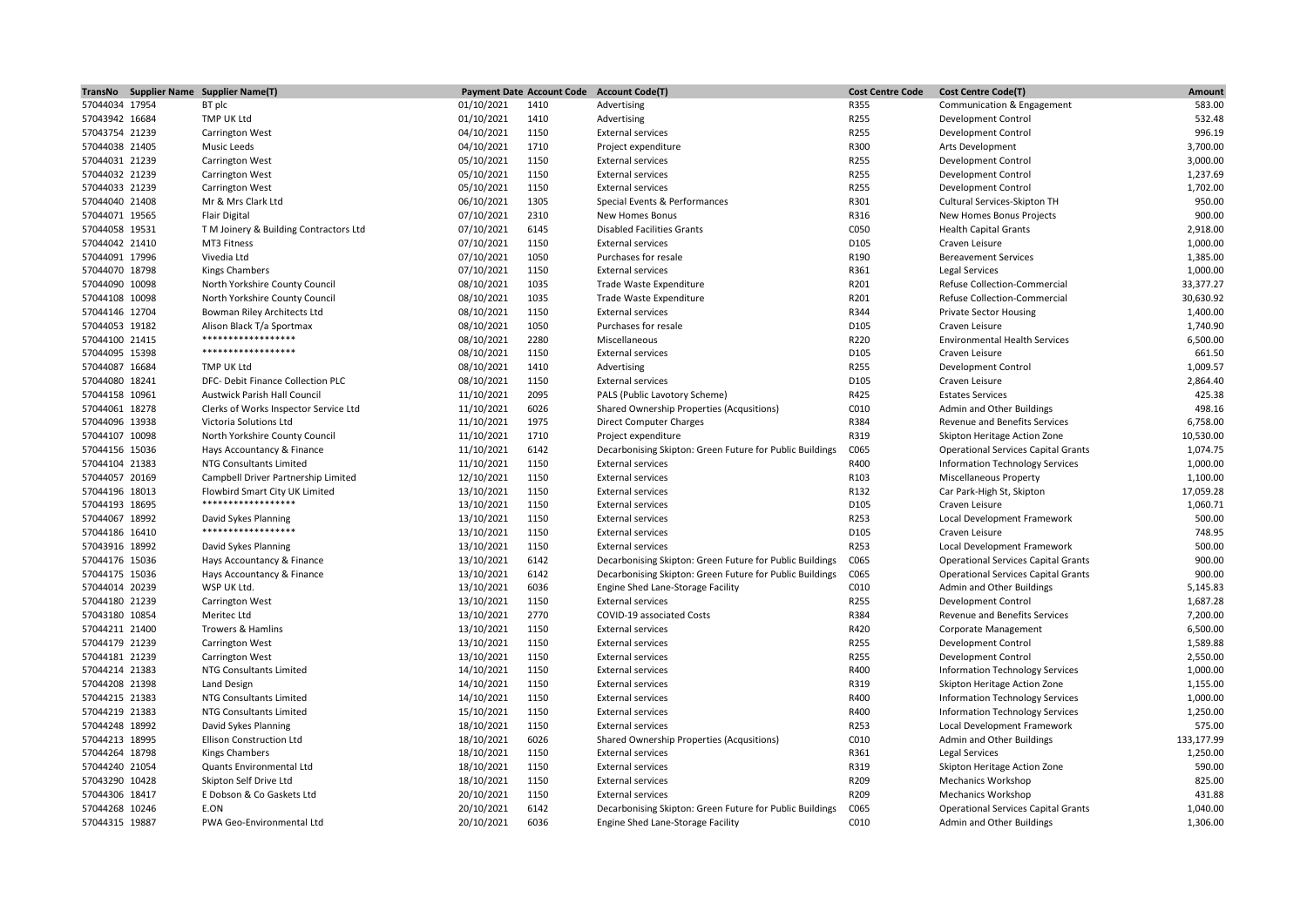|                | TransNo Supplier Name Supplier Name(T)                |            | <b>Payment Date Account Code</b> | <b>Account Code(T)</b>                                   | <b>Cost Centre Code</b> | <b>Cost Centre Code(T)</b>                                   | Amount             |
|----------------|-------------------------------------------------------|------------|----------------------------------|----------------------------------------------------------|-------------------------|--------------------------------------------------------------|--------------------|
| 57044304 20662 | Howard Stott Demolition Ltd                           | 20/10/2021 | 6036                             | Engine Shed Lane-Storage Facility                        | C010                    | Admin and Other Buildings                                    | 1,746.43           |
| 57044224 20655 | Service Graphics                                      | 20/10/2021 | 1530                             | <b>Exhibition costs</b>                                  | R301                    | Cultural Services-Skipton TH                                 | 700.00             |
| 57044278 21430 | Broughton Road Allotment Association                  | 20/10/2021 | 2080                             | Grants & Donations                                       | R355                    | Communication & Engagement                                   | 1,600.00           |
| 57043278 10428 | Skipton Self Drive Ltd                                | 20/10/2021 | 1150                             | <b>External services</b>                                 | R209                    | <b>Mechanics Workshop</b>                                    | 825.00             |
| 57044283 21239 | <b>Carrington West</b>                                | 20/10/2021 | 1150                             | <b>External services</b>                                 | R255                    | Development Control                                          | 1,566.53           |
| 57043288 10428 | Skipton Self Drive Ltd                                | 20/10/2021 | 1150                             | <b>External services</b>                                 | R209                    | <b>Mechanics Workshop</b>                                    | 852.50             |
| 57043289 10428 | Skipton Self Drive Ltd                                | 20/10/2021 | 1150                             | <b>External services</b>                                 | R209                    | <b>Mechanics Workshop</b>                                    | 855.00             |
| 57044311 10124 | <b>Skipton Hire Centre</b>                            | 20/10/2021 | 1000                             | Equipment                                                | R209                    | <b>Mechanics Workshop</b>                                    | 433.84             |
| 57044300 10122 | Settle Coal Co Ltd                                    | 20/10/2021 | 1040                             | Disposal Fees                                            | R202                    | <b>Street Cleansing</b>                                      | 893.70             |
| 57044103 21416 | Ministry of Housing, Communities and Local Government | 20/10/2021 | 5000                             | <b>Government Grants</b>                                 | R343                    | Homelessness                                                 | 104,999.00         |
| 57044302 10122 | Settle Coal Co Ltd                                    | 20/10/2021 | 1040                             | <b>Disposal Fees</b>                                     | R211                    | <b>Waste Management</b>                                      | 600.00             |
| 57044075 19194 | <b>LDN Architects LLP</b>                             | 20/10/2021 | 6061                             | Skipton Town Hall Frontage Works                         | C010                    | Admin and Other Buildings                                    | 4,250.00           |
| 57044292 18458 | Ilkley & Wharfedale Medical Practice                  | 20/10/2021 | 2030                             | <b>General Fees</b>                                      | R190                    | <b>Bereavement Services</b>                                  | 1,280.29           |
| 57044350 17954 | BT plc                                                | 20/10/2021 | 1410                             | Advertising                                              | R355                    | Communication & Engagement                                   | 583.00             |
| 57044249 15036 | Hays Accountancy & Finance                            | 20/10/2021 | 6142                             | Decarbonising Skipton: Green Future for Public Buildings | C065                    | <b>Operational Services Capital Grants</b>                   | 1,050.00           |
| 57044284 14872 | Carlton Fuels                                         | 20/10/2021 | 1150                             | <b>External services</b>                                 | R211                    | <b>Waste Management</b>                                      | 1,510.00           |
| 57044362 10150 | Yorwaste Ltd                                          | 21/10/2021 | 1040                             | <b>Disposal Fees</b>                                     | R213                    | Garden Waste Service                                         | 15,733.41          |
| 57044362 10150 | Yorwaste Ltd                                          | 21/10/2021 | 1040                             | <b>Disposal Fees</b>                                     | R203                    | Recycling                                                    | 11,146.69          |
| 57044360 10121 | G4S Cash Services (UK) Ltd                            | 21/10/2021 | 1190                             | <b>Bank Charges</b>                                      | R420                    | Corporate Management                                         | 442.00             |
| 57044389 20301 | Appleton Deeley LTD T/A Appletons                     | 21/10/2021 | 6059                             | Langcliffe Quarry Redevelopment                          | C010                    | Admin and Other Buildings                                    | 750.00             |
| 57044274 21419 | *****************                                     | 21/10/2021 | 2280                             | Miscellaneous                                            | R220                    | <b>Environmental Health Services</b>                         | 2,879.60           |
| 57044393 11500 | K R Martin Ltd                                        | 21/10/2021 | 6145                             | <b>Disabled Facilities Grants</b>                        | C050                    | <b>Health Capital Grants</b>                                 | 1,440.00           |
| 57044395 12704 | Bowman Riley Architects Ltd                           | 21/10/2021 | 1150                             | <b>External services</b>                                 | R344                    | <b>Private Sector Housing</b>                                | 1,230.75           |
| 57044367 21417 | A & C Jeffrey Electrical Contractors                  | 21/10/2021 | 2280                             | Miscellaneous                                            | R220                    | <b>Environmental Health Services</b>                         | 4,700.00           |
| 57044259 16322 | Unit 4 Business Software Ltd                          | 21/10/2021 | 1975                             | <b>Direct Computer Charges</b>                           | R381                    | <b>Financial Services</b>                                    | 19,770.09          |
| 57044391 17558 | Passmore                                              | 21/10/2021 | 6145                             | <b>Disabled Facilities Grants</b>                        | C050                    | <b>Health Capital Grants</b>                                 | 4,054.00           |
| 57044394 16843 | Colin Crawshaw Ltd                                    | 21/10/2021 | 6145                             | <b>Disabled Facilities Grants</b>                        | C050                    | <b>Health Capital Grants</b>                                 | 6,890.00           |
| 57044310 20267 | United Utilities Water Ltd                            | 21/10/2021 | 1460                             | <b>Environmental Sampling</b>                            | R220                    | <b>Environmental Health Services</b>                         | 1,887.45           |
| 57044419 18992 | David Sykes Planning                                  | 22/10/2021 | 1150                             | <b>External services</b>                                 | R253                    | Local Development Framework                                  | 500.00             |
| 57044427 18013 | Flowbird Smart City UK Limited                        | 22/10/2021 | 1150                             | <b>External services</b>                                 | R132                    | Car Park-High St, Skipton                                    | 16,654.90          |
| 57044398 20550 | Rutherford & Wheeler Ltd                              | 22/10/2021 | 1150                             | <b>External services</b>                                 | R301                    | Cultural Services-Skipton TH                                 | 1,894.05           |
| 57044425 10138 | <b>Terberg Matec Uk</b>                               | 22/10/2021 | 1150                             | <b>External services</b>                                 | R209                    | <b>Mechanics Workshop</b>                                    | 545.44             |
| 57044397 11500 | K R Martin Ltd                                        | 22/10/2021 | 6156                             | H.A.L. (Home Appreciation Loan)                          | C050                    | <b>Health Capital Grants</b>                                 | 8,791.10           |
| 57044416 21412 | ACS Asbestos Removal Services Ltd                     | 22/10/2021 | 1150                             | <b>External services</b>                                 | R319                    | Skipton Heritage Action Zone                                 | 2,045.00           |
| 57044401 19257 | <b>Quantum Theatre</b>                                | 22/10/2021 | 1305                             | Special Events & Performances                            | R301                    | Cultural Services-Skipton TH                                 | 1,400.00           |
| 57044402 18241 | DFC- Debit Finance Collection PLC                     | 22/10/2021 | 1150                             | <b>External services</b>                                 | D105                    | Craven Leisure                                               | 892.32             |
| 57044341 21395 | <b>Express Solutions Group</b>                        | 22/10/2021 | 1150                             | <b>External services</b>                                 | R319                    |                                                              | 650.00             |
| 57044440 21432 |                                                       | 26/10/2021 | 5600                             | Rent Receivable                                          | R201                    | Skipton Heritage Action Zone<br>Refuse Collection-Commercial | 1,645.39           |
| 57044461 19894 | Park Holidays UK Ltd<br>Rider Levett Bucknall         | 26/10/2021 | 6026                             | Shared Ownership Properties (Acqusitions)                | C010                    | Admin and Other Buildings                                    | 500.00             |
| 57044473 21239 | Carrington West                                       | 26/10/2021 | 1150                             | <b>External services</b>                                 | R255                    | Development Control                                          | 3,000.00           |
|                |                                                       | 26/10/2021 | 1150                             |                                                          | R255                    |                                                              | 1,663.53           |
| 57044474 21239 | Carrington West                                       |            |                                  | <b>External services</b>                                 |                         | Development Control                                          |                    |
| 57044475 21239 | <b>Carrington West</b>                                | 26/10/2021 | 1150<br>6026                     | <b>External services</b>                                 | R255<br>C010            | Development Control                                          | 1,380.00<br>500.00 |
| 57044461 19894 | Rider Levett Bucknall                                 | 26/10/2021 |                                  | Shared Ownership Properties (Acqusitions)                |                         | Admin and Other Buildings                                    |                    |
| 57044461 19894 | Rider Levett Bucknall                                 | 26/10/2021 | 6026                             | Shared Ownership Properties (Acqusitions)                | C010                    | Admin and Other Buildings                                    | 500.00             |
| 57044460 19894 | Rider Levett Bucknall                                 | 26/10/2021 | 6026                             | Shared Ownership Properties (Acqusitions)                | C010                    | Admin and Other Buildings                                    | 500.00             |
| 57044460 19894 | Rider Levett Bucknall                                 | 26/10/2021 | 6026                             | Shared Ownership Properties (Acqusitions)                | C010                    | Admin and Other Buildings                                    | 500.00             |
| 57044460 19894 | Rider Levett Bucknall                                 | 26/10/2021 | 6026                             | Shared Ownership Properties (Acqusitions)                | C010                    | Admin and Other Buildings                                    | 500.00             |
| 57044460 19894 | Rider Levett Bucknall                                 | 26/10/2021 | 6026                             | Shared Ownership Properties (Acqusitions)                | C010                    | Admin and Other Buildings                                    | 500.00             |
| 57044440 21432 | Park Holidays UK Ltd                                  | 26/10/2021 | 5310                             | Fees & Charges                                           | R201                    | Refuse Collection-Commercial                                 | 3,244.25           |
| 57044440 21432 | Park Holidays UK Ltd                                  | 26/10/2021 | 5310                             | Fees & Charges                                           | R201                    | Refuse Collection-Commercial                                 | 823.50             |
| 57044440 21432 | Park Holidays UK Ltd                                  | 26/10/2021 | 5310                             | Fees & Charges                                           | R201                    | Refuse Collection-Commercial                                 | 4,888.00           |
| 57044461 19894 | Rider Levett Bucknall                                 | 26/10/2021 | 6026                             | Shared Ownership Properties (Acqusitions)                | C010                    | Admin and Other Buildings                                    | 500.00             |
| 57044458 17797 | Yorkshire Housing (RENT)                              | 26/10/2021 | 1615                             | Bond & Rent in Advance                                   | R343                    | Homelessness                                                 | 613.28             |